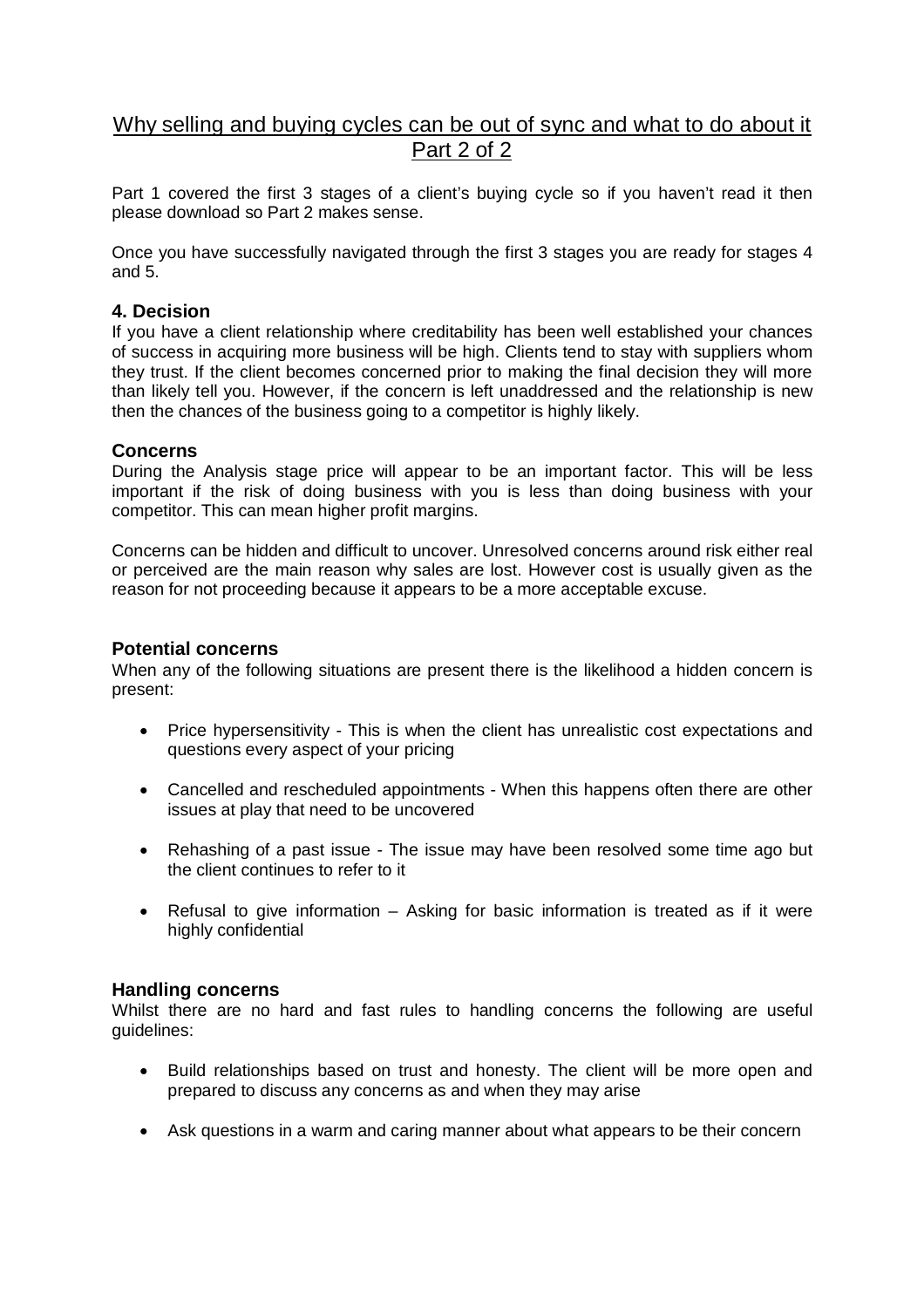• If the client has a fear of making the wrong decision then it's best to reassure them that they are making the right decision.

High pressure selling tactics or being impatient is the wrong approach to handling a client concern.

## **5. Evaluation**

Once your company has delivered on its promised product or service the client will evaluate its performance – does it do what was promised?

Once the client feels they are getting the promised outcome/s a great opportunity exists for you to establish a close business relationship. This can result in opportunities to add-on sell, introduce new products and services and effectively block out your competitors.

A client will tend to go through three phases of evaluation:

## **i) Expectation**

This is just prior to your company's supply of or implementation of its product or service. It can be an exciting time for the client because they may have had the problem for some time and are now looking forward to having it fixed and enjoying the benefits.

### **ii) Experience**

This is the most challenging period for yourself and your company and will require much effort. Unless the outcomes are clearly understood the client may express doubts about your product or service if their expectations are unrealistic. Their experience will depend on two factors:

- Their level of commitment to change brought about by your product or service
- How well your product or service is implemented in the client organisation

### **iii) Exit**

When a successful outcome has been achieved the exit can be the most enjoyable for both yourself and the client. If there were difficulties with your product or service during the experience phase the client may reflect on the challenges along the way and now feel good about what has been achieved.

### **The Selling Cycle**

By adapting your sales process to complement the client's buying cycle you will reduce the selling cycle time and automatically sell more often.

The selling cycle time can be affected when:

- The client hadn't previously dealt with your company and is unfamiliar with your products or services
- A major decision is required that will need a large financial outlay
- Cross organisational functions are involved in the decision making process
- Many competitors including the client's internal resources are bidding for the same business